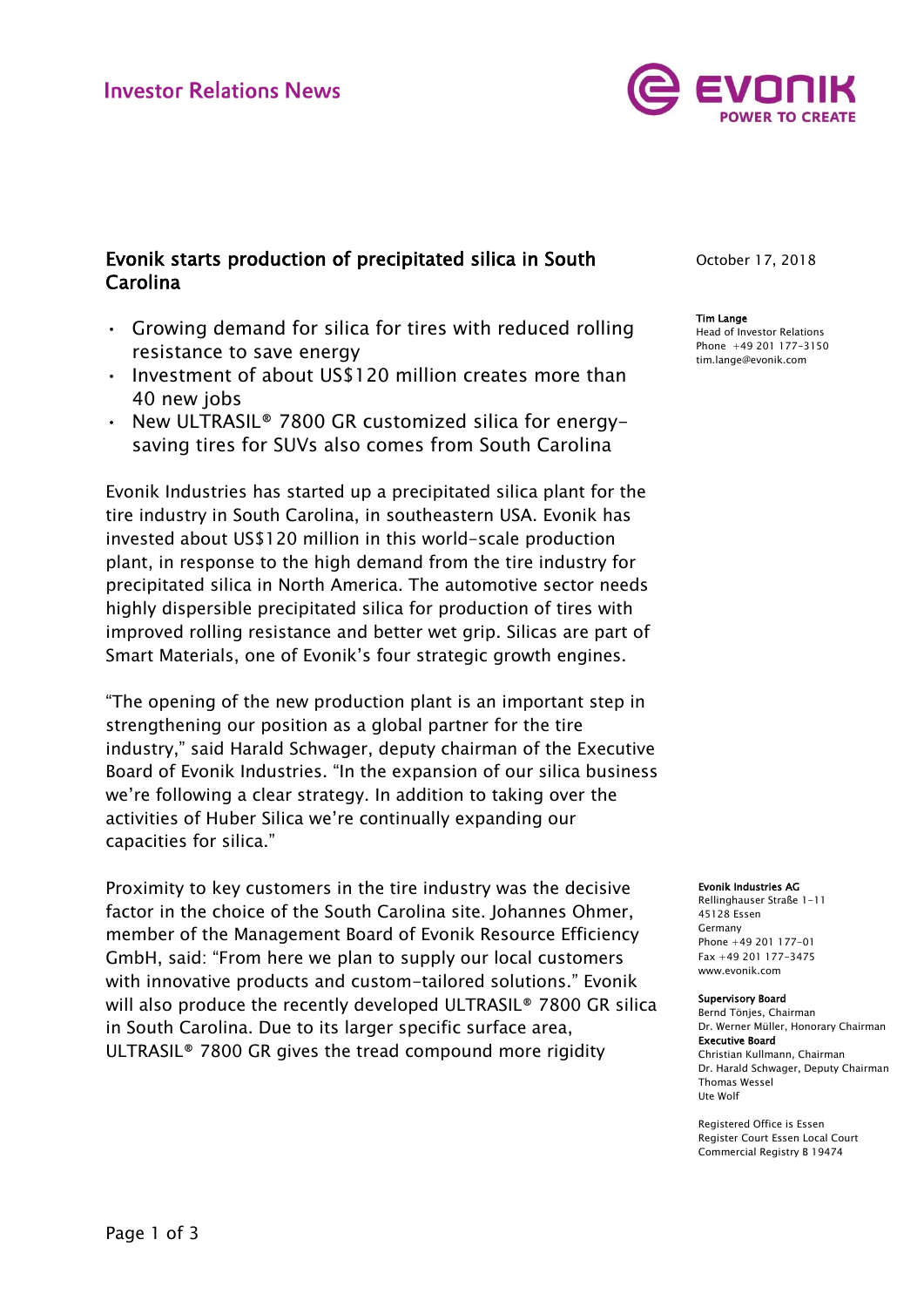

without negatively impacting its processability. It is therefore particularly suitable for SUVs, whose main global market is the US.

The construction of the new production plant in Charleston creates over 40 new jobs.

Evonik is a leading global manufacturer of silica. In addition to the fumed silica AEROSIL® and the precipitated silica ULTRASIL®, SIPERNAT®, ZEODENT® and SPHERILEX®, Evonik also produces silica-based matting agents under the ACEMATT® brand name and other fumed metal oxides under the brand AEROXIDE®. Overall, Evonik has a global production capacity for all silicabased products of about 1 million metric tons/year.



Evonik starts the production of precipitated silica in the U.S. state of South Carolina to supply the tire industry.